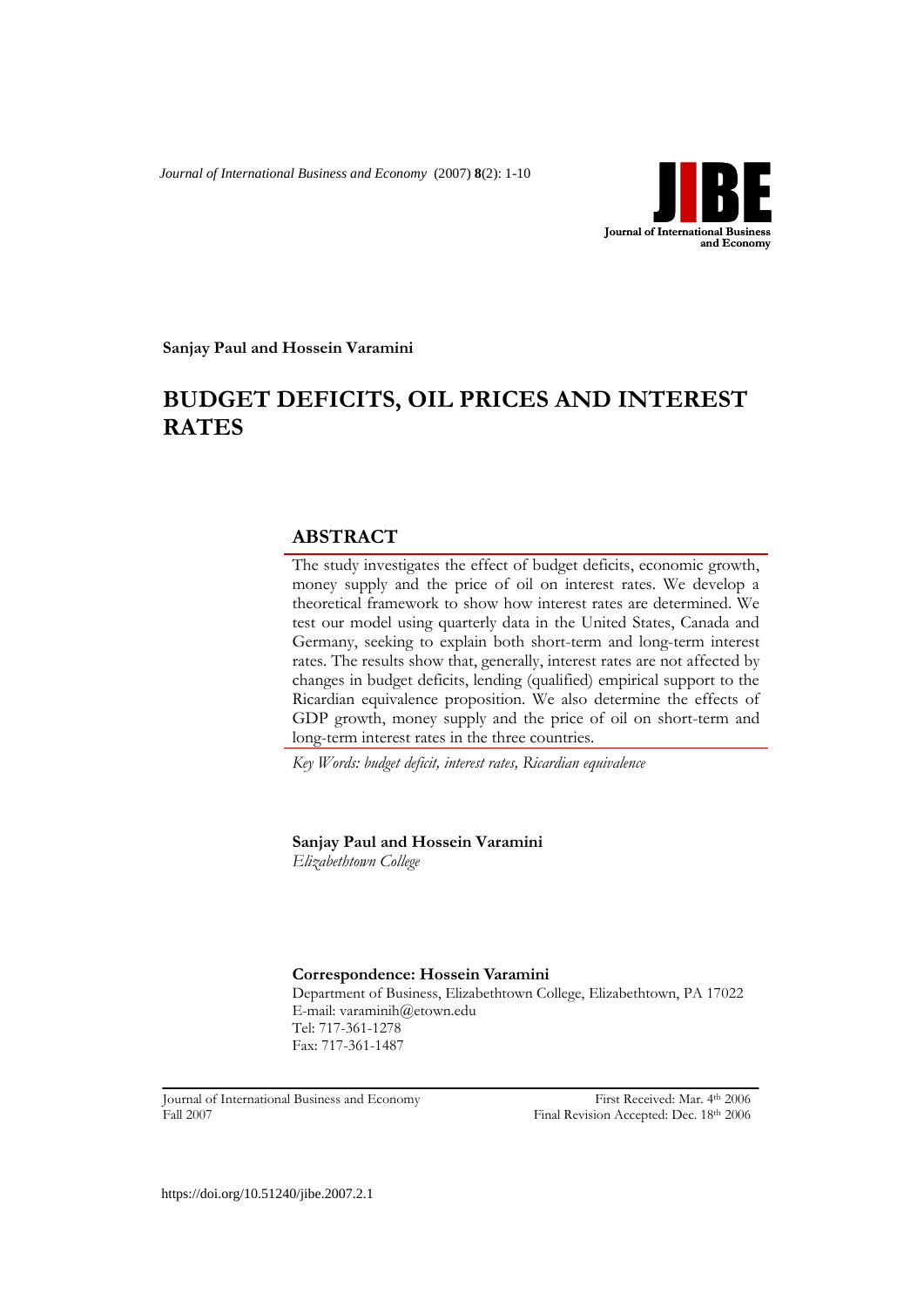## **INTRODUCTION**

Budget deficits in several countries have risen of late, most notably in the United States where the deficit came in at \$413 billion in 2004 and \$318 billion in 2005 (Congressional Budget Office 2006). In the European Union, too, budget deficits are rising, with France and Germany breaching the Maastricht criteria – deficits not to exceed 3 percent of GDP - with seeming impunity and Greece admitting that the deficit numbers submitted to the EU were inaccurate.

As budget deficits have risen, the question of their likely consequence on economic performance has become prominent once again. See, for instance, Rubin et al (2004), Gale and Orzag (2003), and Reynolds (2002).

The conventional ("Keynesian") strand of thought suggests that higher budget deficits lead to higher interest rates. As the government incurs a greater deficit, the need for additional financing arises. With the increased supply of debt in the capital markets, prices of bonds fall, which implies an increase in interest rates (Bradley 1986).

Another explanation, developed by Feldstein (1986, 1973), focuses on the "wealth effect" caused by expanding government debt. According to this view, an increase in federal debt leads to an increase in consumer wealth, since government spending raises income. Due to greater income, desired consumption, as compared to savings, increases, causing a rise in interest rates.

A rise in interest rates would crowd out private investment, as firms will tend to borrow smaller amounts in order to finance capital projects, thus impeding economic growth in the private sector (Canto and Rapp 1982). Further, if capital is perfectly mobile across countries, the higher interest rates engendered by larger deficits will tend to attract capital inflows into the country, leading to an appreciation of the domestic currency. Consequently, an increase in budget deficits would crowd out exports rather than private investment (Beck 1994).

In contrast to the conventional view, the Ricardian Equivalence Proposition states that there is no causative link between budget deficits and interest rates. As argued by Barro (1974), a wealth effect is unlikely to occur once one considers that an increase in government spending will necessitate future tax increases in order to maintain the government's budget constraint over an infinite horizon. Market participants foresee such liabilities and steer spending and saving in the present and, through bequests and generational transfers in the future, offset any effect of deficit changes on interest rates.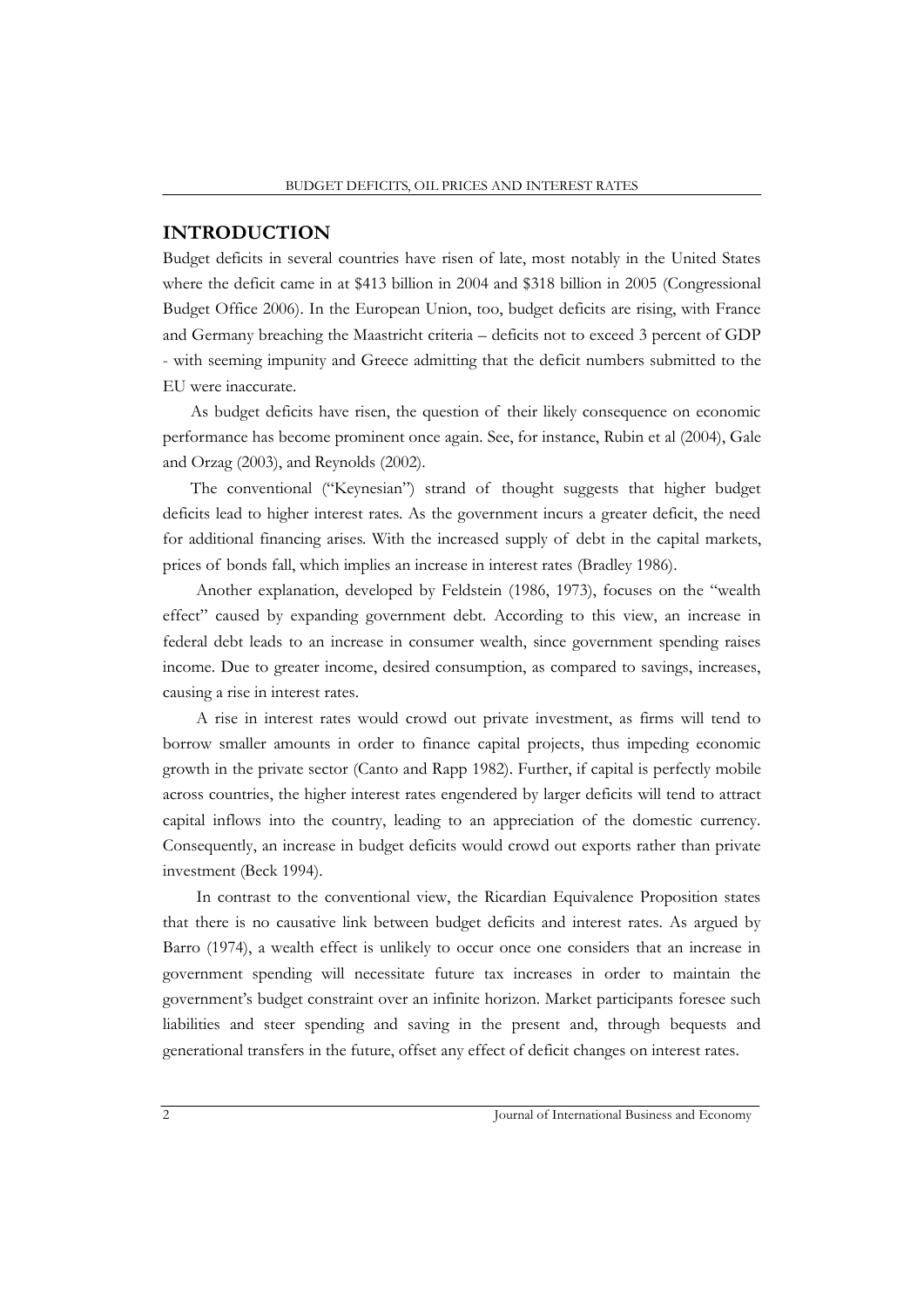The evidence on the relationship between deficits and interest rates is mixed. Bradley (1983), Canto and Rapp (1982), Fackler and McMillin (1983), Feldstein and Chamberlain (1973), Frankel (1983), Plosser (1982), Motley (1983), and Miller (1982) find no significant relationship between deficits and interest rates. Lee (1991), using quarterly data beginning in 1982, also finds support for the Ricardian Equivalence Proposition.

On the other hand, deLeeuw and Holloway (1983) and Kudlow (1981) have shown the existence of a statistically significant positive correlation between federal budget deficits and interest rates. Dewald (1983), Hoelscher (1986), Tran (1988) and Domenech (2000) find that bigger deficits lead to higher long-term interest rates. Wachtel and Young (1987) looked at the effects of unanticipated movements in the budget deficits and showed that interest rates rose with forecasts of deficits. More recently, Laubach (2003), using long-term budget forecasts, showed that long-term interest rates rose by 0.25 percent in response to a percentage-point increase in the projected deficit (as a ratio of GDP).

In this paper, we use quarterly data to examine the relationship between budget deficits and interest rates for the long- and short-term for Canada, Germany and the United States. The remainder of the paper is laid out as follows: Section II develops the theoretical framework. Section III shows the empirical results. Section IV concludes.

## **THEORETICAL FRAMEWORK**

Consider the following model of an open economy.

- (1)  $Y = C(Y-T, R \pi^e) + I(q) + G + X(R),$
- (2)  $M/P = L(R, Y)$

where Y is GDP, T is taxes, R is the nominal interest rate,  $\pi$ <sup>e</sup> is expected inflation, q is the price of oil, C is consumption, I is investment, G is government spending, X is net exports, M is money supply, P is the price level, and L is real money demand.

Equation (1) represents equilibrium in the goods market. Consumption rises with disposable income and falls with real interest rates. Investment is affected by the price of oil in this manner: Firms use capital and energy as complements; therefore, an increase in the price of oil will result in lower use of energy leading to a decrease in investment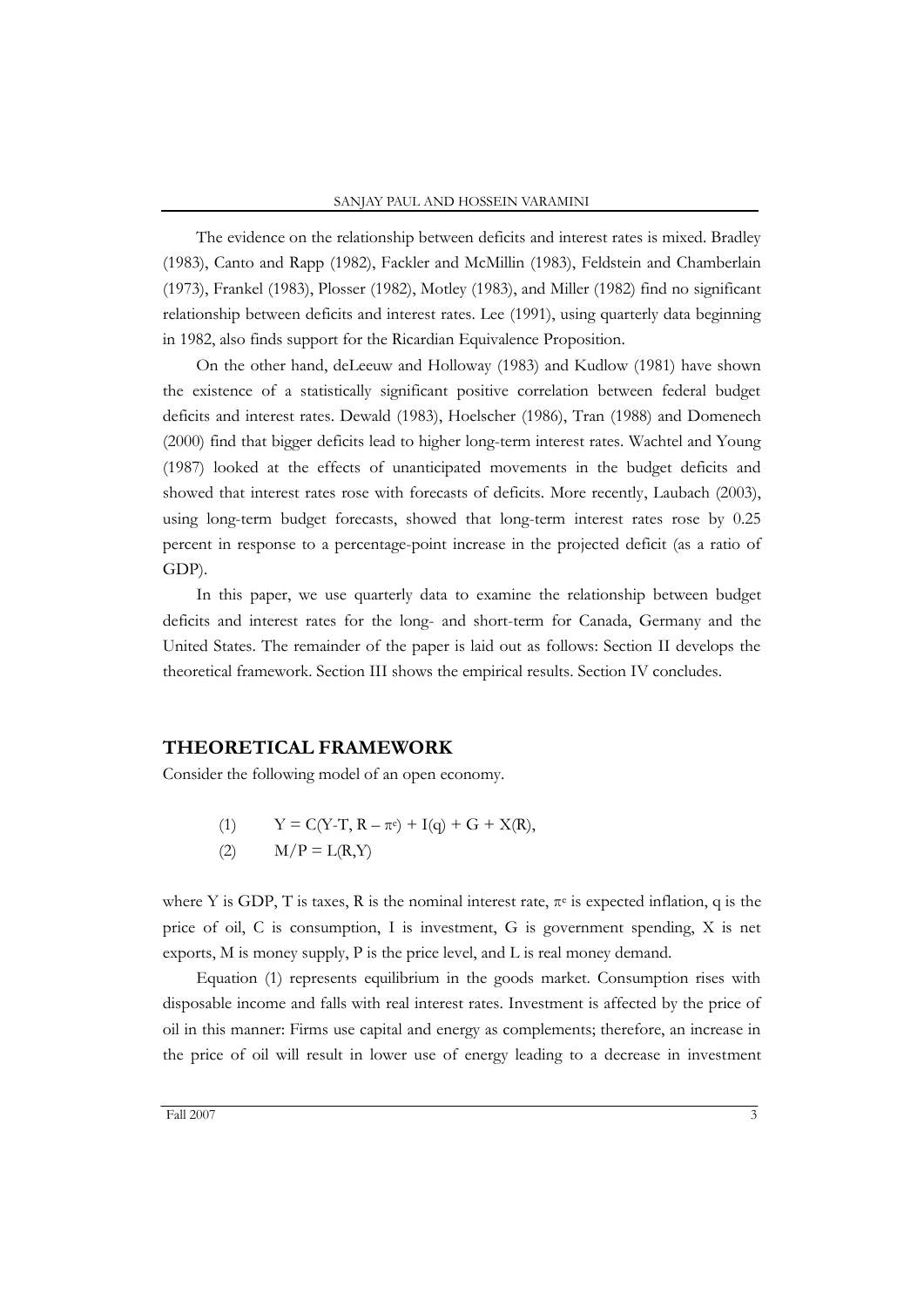spending. Net exports are a function of exchange rates which in turn depend on interest rates: An increase in domestic interest rates will cause an appreciation of the domestic currency and thus a decline in net exports. Accordingly, we have:

$$
C_1 > 0, C_2 < 0, I_1 < 0, X_1 < 0.
$$

Equation (2) represents equilibrium in the money market. Money demand is negatively related to interest rates, positively to GDP:

$$
L_1 < 0, L_2 > 0.
$$

Totally differentiating (1) and (2) yields:

(1.1)  $dY = C_1 dY - C_1 dT + C_2 dR - C_2 d\pi e + I_1 dq + dG + X_1 dR$ ,  $d(M/P) = L_1 dR + L_2 dY.$ 

From (2.1), we obtain

$$
dY = (1/L_2)dM - (L_1/L_2)dR,
$$

which after substitution in (1.1) followed by some rearrangement yields

$$
A \, dR = -C_2 \, d\pi^e + I_1 dq + dG - (1 - C_1)(1 / L_2)dM - C_1 dT,
$$

where  $A = -(1 - C_1)(L_1/L_2) - C_2 - X_1 > 0$ . Thus we obtain the interest rate, R, as a function of  $\pi$ <sup>e</sup>, G, T, q and M/P, i.e.

$$
R = R(\pi^e, G, T, q, M/P) \text{ with the following derivatives:}
$$
\n
$$
dR/d\pi^e = -C_2/A > 0,
$$
\n
$$
dR/dG = 1/A > 0,
$$
\n
$$
dR/dT = -C_1/A < 0,
$$
\n
$$
dR/dq = I_1/A < 0,
$$
\n
$$
dR/dM = -(1 - C_1)/(A L_2) < 0.
$$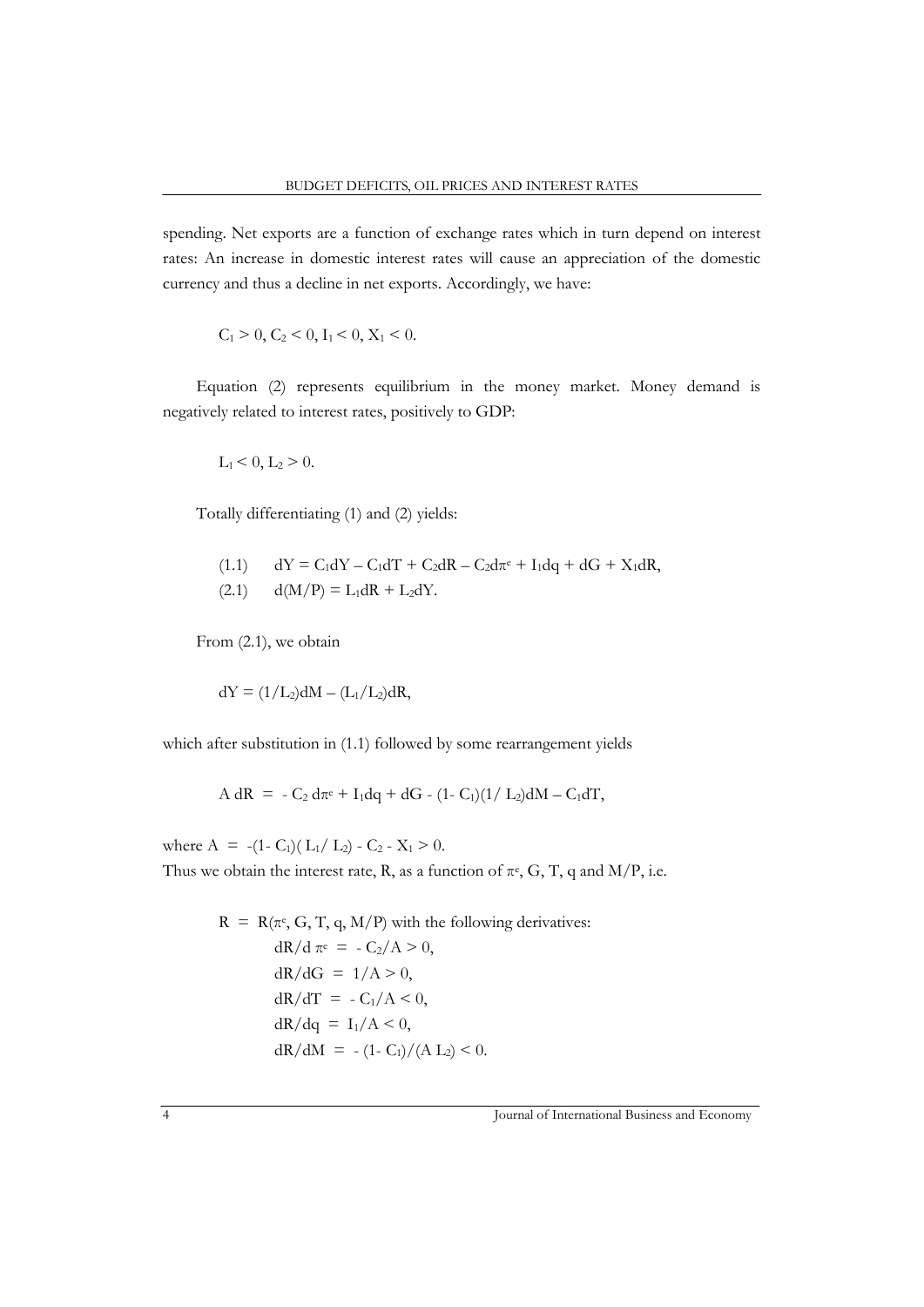The signs of the derivatives suggest that interest rates will rise with expected inflation and government spending, and fall with taxes, oil prices and money supply. We assume, further, that expected inflation is a function of GDP growth; accordingly, interest rates will rise with GDP growth.

In sum, then, the theoretical framework predicts that interest rates are an increasing function of GDP growth and budget deficits, and they will decrease as oil prices and money supply go up. We now turn to the empirical analysis.

### **EMPIRICAL ANALYSIS**

We seek to explain interest rate changes for 3 countries - the United States, Canada and Germany. We consider both short-term and long-term interest rates. For each country, we consider the budget deficit, money supply, output, and price of oil as the explanatory variables, and estimate the following equations:

 $i_t$  = a + b<sub>1</sub> MS<sub>t</sub> + b<sub>2</sub> DEF<sub>t</sub> + b<sub>3</sub> GDP<sub>t</sub> + b<sub>4</sub> Poil<sub>t</sub> + e<sub>t</sub>  $R_t = \alpha + \beta_1 MS_t + \beta_2 DEF_t + \beta_3 GDP_t + \beta_4 Pol_t + u_t$ 

where i is the short-term interest rate, R is the long-term rate, GDP is real gross domestic product, MS is the change in money supply, DEF is the budget deficit as a ratio of output, and Poil is the price of oil. The error terms are denoted by e and u respectively.

The short-term interest rate is measured by the T-bill rate in the U.S. and its equivalent in other countries, and the long-term rate by the yield on government bonds. We use quarterly data, starting from 1980:Q1. The ending date for each country, however, is different due to varying availability of data. For the U.S., we use 94 observations spanning the period 1980:Q1-2003:Q2; for Germany, 76 observations (1980:Q1- 1998:Q4); for Canada, 63 observations (1980:Q1-1995:Q3). Data were obtained from the *International Financial Statistics*.

The main reason for the selection of 1980 as the starting point for the analysis is that the beginning of the 1980s brought significant changes in the conduct of U.S. monetary policy. The Banking Acts of 1933 and 1935 had allowed the Fed to set ceilings on interest rates via Regulation Q. But, following the Depository Institutions Deregulation and Monetary Control Act of 1980, interest rate ceilings were phased out. Upon deregulation,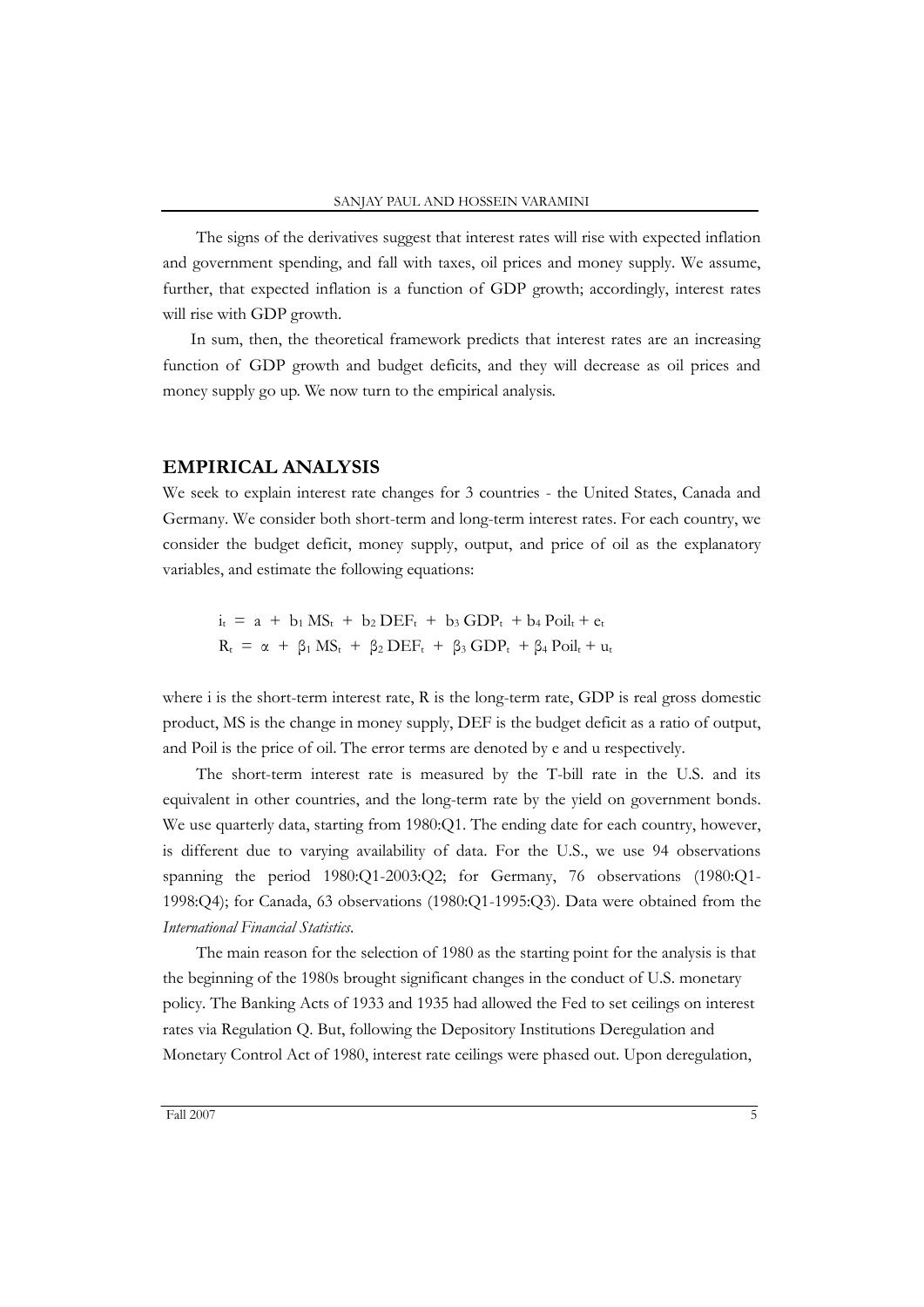interest rates more accurately reflected market changes, which is vital to the testing of the variables discussed in this paper. Accordingly, we use 1980 as the initial year for our study.

## **Unit Root Test**

We seek to ensure that the data used in the regression are stationary. Any non-stationarity in the time series will call the consistency of the estimated coefficients into question.

We apply the Dickey-Fuller (DF) unit root test to the data (Dickey and Fuller 1979; 1981). Even though perfectly stationary data do not practically exist, as long as the first difference of each variable is stationary, the results of the regression analysis will be reliable and consistent. The presence of unit roots would suggest the use of Engle and Granger (1987) in conducting the regression analysis.

Let's assume two time series  $x_t$  and  $y_t$  are non-stationary variables. If the first difference of each time series is stationary ( $Dx_t$  and  $Dy_t$  are both I(0)), the series are integrated of order 1. This will suggest the following general regression model:

$$
y_t = a + bx_t + z_t,
$$

where  $z_t$  is the residual of the model. The application of regression model to this equation is appropriate only if  $x_t$  and  $y_t$  are stationary or if the two series are co-integrated. In this study, we first test the existence of unit roots in the levels of the variables. If the variables are non-stationary, we then apply the DF test to the first difference of the time series to test their stationarity.

|                  | <b>United States</b> | Canada     | Germany                  |
|------------------|----------------------|------------|--------------------------|
| <b>DEF</b>       | $-7.26$ ***          | $-5.08***$ | $-7.00***$               |
| M1               | $-0.62$              | 0.38       | 4.34***                  |
| $\Delta$ M1      | $-12.26***$          | $-13.7***$ | $\overline{\phantom{0}}$ |
| <b>Real M1</b>   | $-1.26$              | $-0.42$    | $2.91**$                 |
| <b>Real M2</b>   | $4.70***$            | $-0.10$    | 0.71                     |
| $\Delta$ Real M2 |                      | $-8.26***$ | $-3.51***$               |
| <b>GDP</b>       | $5.95***$            | 0.06       | 0.51                     |
| $\Delta$ GDP     |                      | $-4.27***$ | $-7.82***$               |
| Poil             | $-1.60$              | $-2.15$    | $-2.09$                  |
| $\Delta$ Poil    | $-9.16***$           | $-8.05***$ | $-8.67***$               |

**Table 1. Results of the Dickey-Fuller Unit Root Test**

Critical Values at 1% level: - 3.50; at 5% level: - 2.89; at 10% level: - 2.58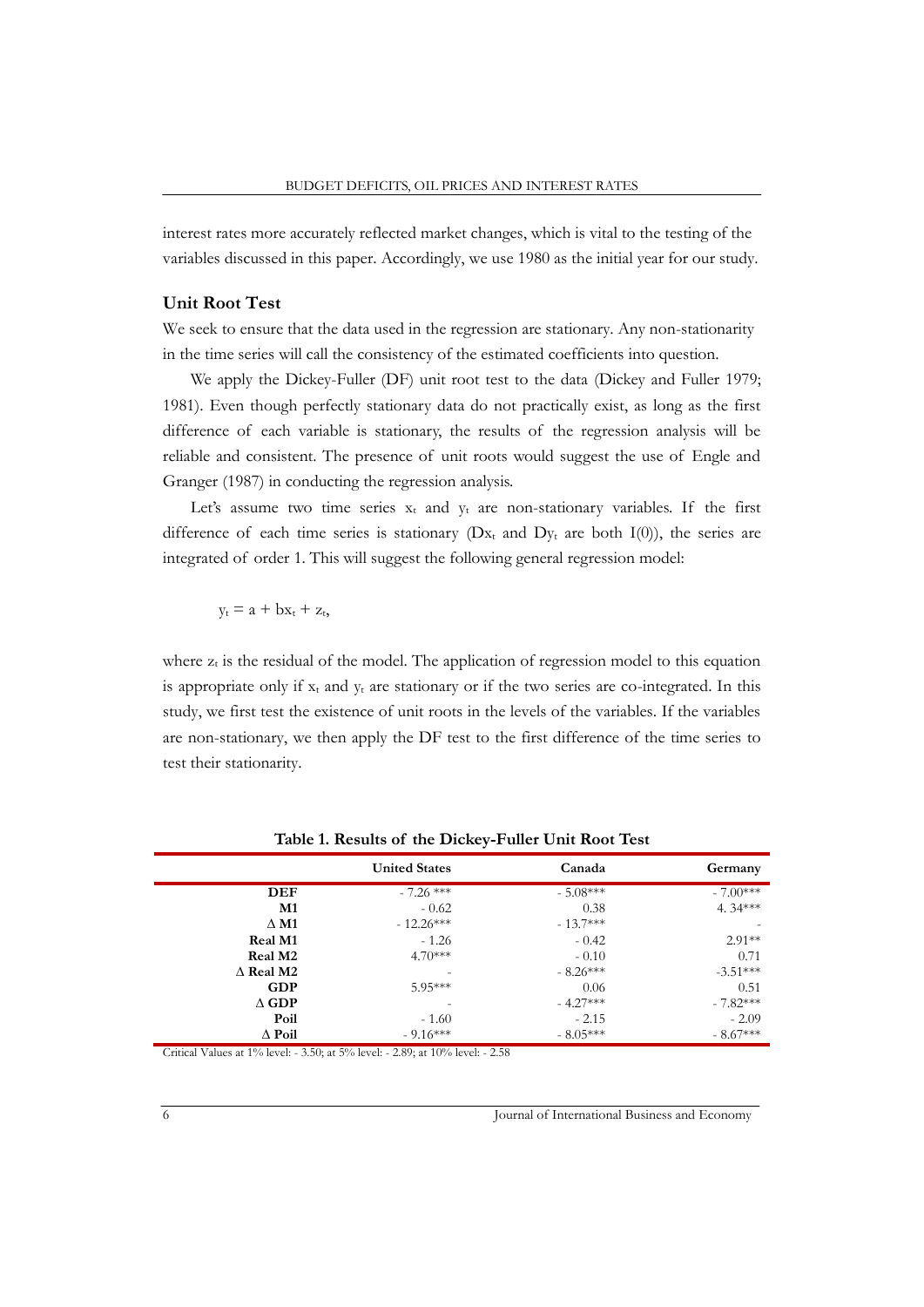Table 1 reports the results of the DF test for all the variables used in the study. In cases where the levels turned out to be non-stationary, we tested for the unit root for the first differences. For each country, the deficit/GDP ratio was stationary in levels while the price oil, unsurprisingly, required first-differencing for stationarity. In the ensuing regressions we used levels (if stationary) or first differences.

#### **Regression Results**

Table 2 shows the OLS regression results for short-term interest rates. We note from the table that there is no significant link between short-term interest rates and deficits for any of the three countries studied. The only variable that significantly influences short-term rates in each country is GDP growth: higher the growth in GDP, greater is the interest rate.

In the case of U.S. and Germany, the growth of money supply also exhibits a significant impact on short-term interest rates: a rise in money growth leads to lower interest rates. The price of oil does not have a significant statistical influence on shortterm rates in any of the countries.

Table 3 shows the results of the regressions pertaining to long-term interest rates. We note that there exists no significant relationship between long-term interest rates and deficits for Germany and Canada; however, for the U.S., the coefficient is statistically significant and suggests that an increase in the deficit will lead to higher long-term interest rates (The dataset uses negative numbers for the budget deficit; therefore a negative coefficient implies that a rise in DEF corresponds to a decrease in the budget deficit).

|                         | <b>United States</b> | Canada        | Germany       |
|-------------------------|----------------------|---------------|---------------|
| Intercept               | 4.26                 | 13.02         | 5.70          |
|                         | $(5.14)$ ***         | $(12.00)$ *** | $(12.30)$ *** |
| <b>DEF</b>              | $-16.62$             | 306.8         | $-19.5$       |
|                         | $(-0.46)$            | (1.27)        | $(-0.93)$     |
| MS                      | 0.014                | $-0.29$       | $-0.06$       |
|                         | $(-1.80)*$           | $(-1.37)$     | $(-2.46)$ **  |
| <b>GDP</b>              | 36.83                | 27.64         | 8.62          |
|                         | $(3.80)$ ***         | $(2.47)$ **   | $(2.43)$ **   |
| Poil                    | $-0.15$              | $-0.09$       | 0.15          |
|                         | $(-1.62)$            | $(-0.76)$     | (1.62)        |
| Adjusted $\mathbb{R}^2$ | 0.17                 | 0.16          | 0.08          |

**Table 2. The Results of the Regression Model: Short Term Interest Rates**

Numbers in parentheses are *t*-values. \*\*\*: Less than 1%; \*\*: Between 1% and 5%; \*: Between 5% and 10%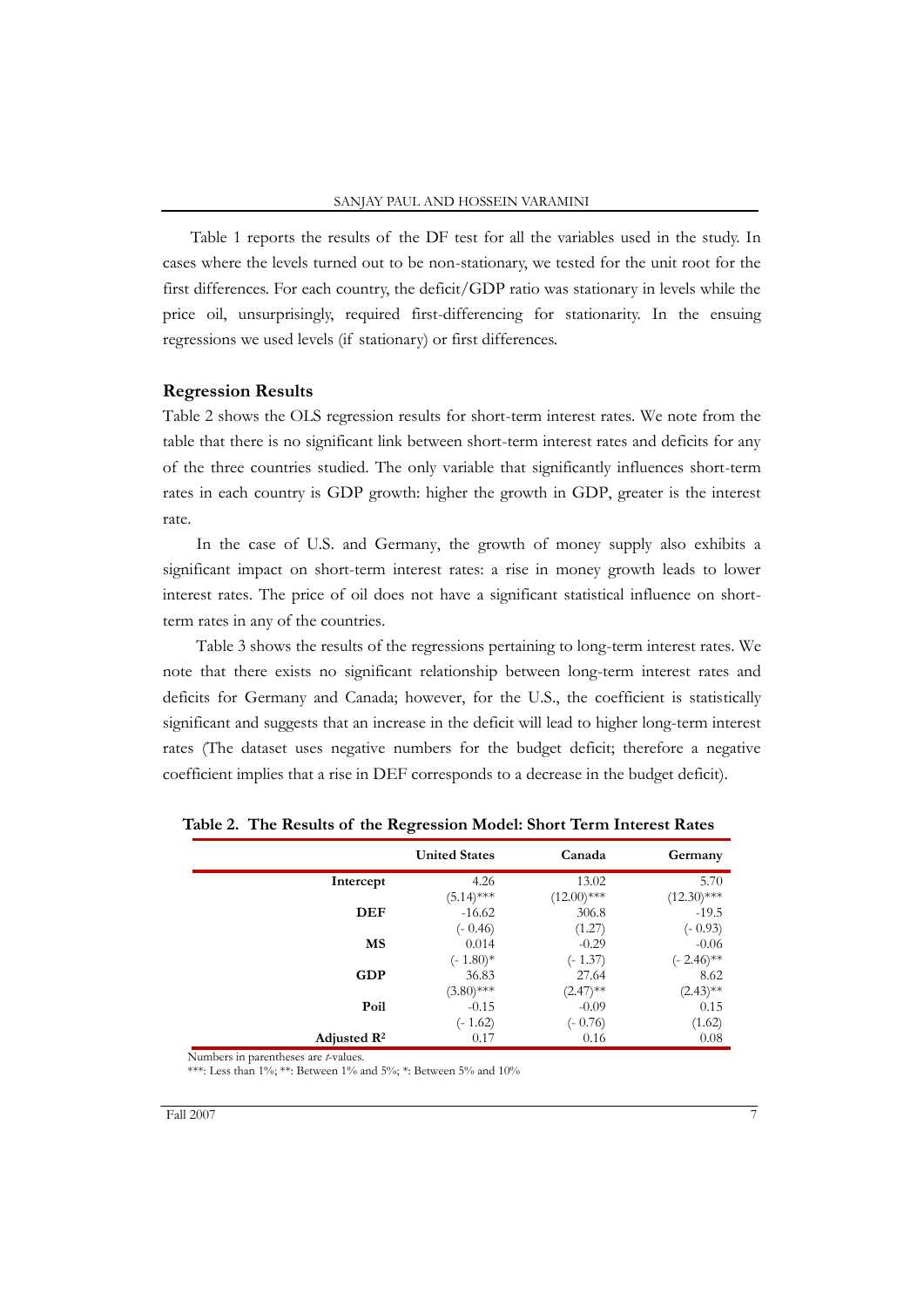| Table 3. The Results of the Regression Model: Long Term Interest Rates |                      |               |               |  |  |
|------------------------------------------------------------------------|----------------------|---------------|---------------|--|--|
|                                                                        | <b>United States</b> | Canada        | Germany       |  |  |
| Intercept                                                              | 6.52                 | 11.68         | 7.07          |  |  |
|                                                                        | $(9.42)$ ***         | $(14.21)$ *** | $(23.18)$ *** |  |  |
| <b>DEF</b>                                                             | $-75.82$             | 78/38         | $-21.46$      |  |  |
|                                                                        | $(-2.51)$ **         | (0.87)        | $(-1.55)$     |  |  |
| MS                                                                     | $-0.20$              | $-0.02$       | $-0.06$       |  |  |
|                                                                        | $(-3.08)$ ***        | $(-0.31)$     | $(-3.83)$ *** |  |  |
| <b>GDP</b>                                                             | 29.12                | $-11.07$      | 7.36          |  |  |
|                                                                        | $(3.58)$ ***         | $(-1.44)$     | $(3.15)$ ***  |  |  |
| Poil                                                                   | $-0.14$              | $-0.03$       | 0.16          |  |  |
|                                                                        | $(-1.82)$ *          | $(-0.43)$     | $(2.62)$ **   |  |  |
| Adjusted R <sup>2</sup>                                                | 0.27                 | 0.01          | 0.20          |  |  |

BUDGET DEFICITS, OIL PRICES AND INTEREST RATES

Numbers in parentheses are t-values.

\*\*\*: Less than 1%; \*\*: Between 1% and 5%; \*: Between 5% and 10%

The coefficient of GDP growth is positive and statistically significant for the United States and Germany, implying that faster growth leads to higher long-term interest rates. The higher rates here may simply reflect the rise in inflation expectations engendered by faster growth in the economy (as noted in the theoretical section of the paper).

The results show that money supply has a negative and significant influence on longterm interest rates in the U.S. and Germany. Higher money growth leads to higher interest rates.

The price of oil has a significant effect on long term interest rates in the U.S. and Germany, but with opposite signs. In the theoretical section we assumed that energy and capital were complements, resulting in dR/dq being negative. This seems to be borne out in the case of the United States where the coefficient for Poil is negative. However, in Germany, the coefficient for Poil is positive, suggesting that energy and capital may be substitutes in production. In Germany, an increase in the price of oil is associated with higher interest rates.

# **CONCLUSIONS**

The main purpose of this study was to examine the relationship between the federal budget deficits, oil prices, and interest rates. We developed a theoretical framework depicting the influence of oil prices on investment, noting the complementarity between use of energy and capital stock by firms. We tested the predictions of the model using data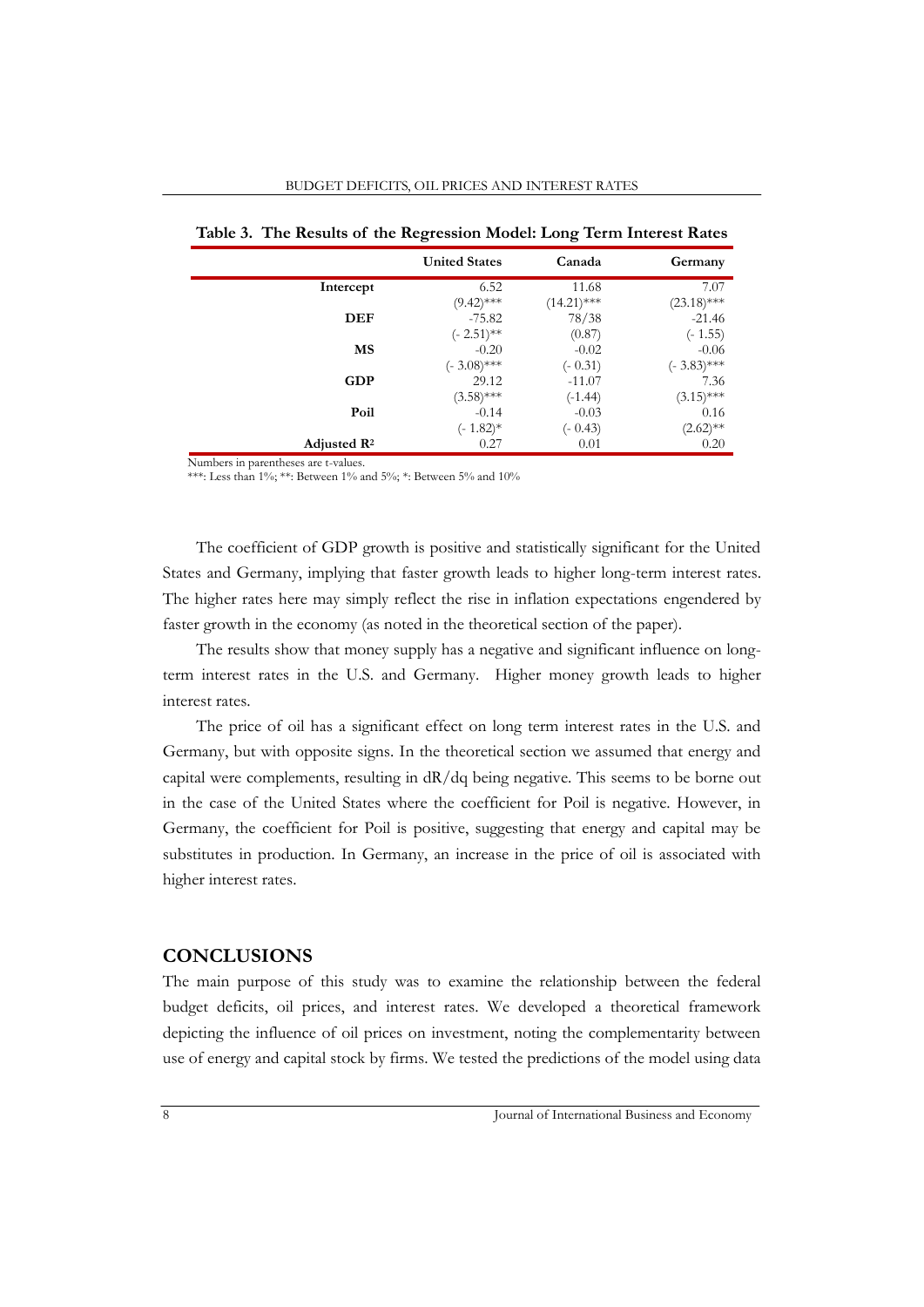for three major developed economies - U.S., Germany and Canada. Using quarterly data starting in 1980:Q1, we find that there doesn't exist a causal link between budget deficits and short-term interest rates for any of the countries. With long-term interest rates, our findings are somewhat mixed: in Canada and Germany, deficits do not affect interest rates; in the U.S., they tend to raise interest rates. Thus, our support for the Ricardian equivalence proposition is qualified, although heavily leaning toward acceptance. This dichotomy is not surprising; as our literature review shows, there exists considerable disagreement in the profession about the effects of deficits on interest rates.

We also find, in the U.S and Germany, that the growth of GDP and money supply have had a significant influence on both short-term and long-term interest rates (in the expected direction). Long-term rates are also affected by the price of oil in the U.S. and Germany, although the opposite signs for the relevant coefficient suggest differences in the nature of use of energy as an input in production in the two countries. Interestingly, for Canada, the regression analysis fails to uncover any significant relationship between the independent variables and interest rates for the period under study.

The primary implication of the study is that policy makers in the countries under study should be less concerned about the impact of deficits on interest rates. However, price of oil as the proxy for expected inflation plays a more important role in influencing long term interest rates. Further work on the channels by which oil affects both production and consumption should be useful in delineating the impact of oil price changes on interest rates. Another avenue of research is the study of factors affecting budget deficits in developing countries.

# **REFERENCES**

- Barro, R. J. 1974. Are government bonds net wealth? *Journal of Political Economy* 82 (6): 1095-1117.
- Beck, S. E. 1994. The effect of budget deficits on exchange rates: Evidence from five industrialized countries. *Journal of Economics and Business* 46 (5): 397-408.
- Bradley, M. D. 1983. Federal debt surprises and real interest rates: Whither crowding out? Department of Economics. George Washington University mimeo.
- Bradley, M. D. 1986. Government spending or deficit financing: Which causes crowding out? *Journal of Economics and Business* 38 (3): 203-214.
- Canto, V. A. and Rapp, D. 1982. The crowding out controversy: Arguments and evidence. *Economic Review*, Federal Reserve Bank of Atlanta 67: 33-37.
- Congressional Budget Office. 2006. *The budget and economic outlook: fiscal years 2007 to 2016*. http://www.cbo.gov/ftpdocs/70xx/doc7027/01-26-BudgetOutlook.pdf